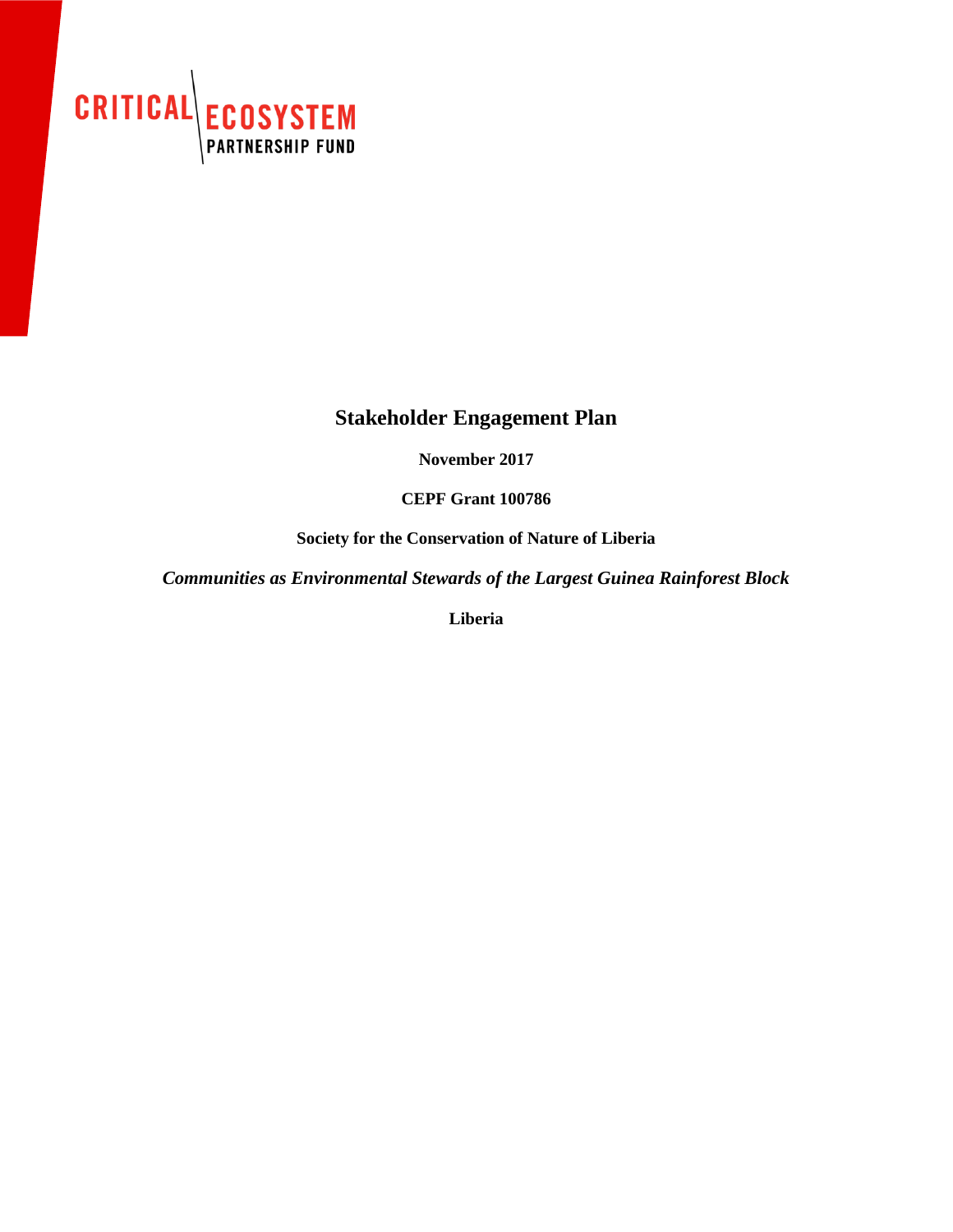## **Grant Summary**

- 1. Grantee organization: Society for the Conservation of Nature of Liberia
- 2. Grant title: Communities as Environmental Stewards of the Largest Guinea Rainforest Block
- 3. Grant number: CEPF 100786
- 4. Grant amount (US dollars): \$329,553.60
- 5. Proposed dates of grant: 1 November 2017 30 June 2020
- 6. Countries or territories where project will be undertaken: Liberia
- 7. Date of preparation of this document: November 2017
- 8. **Introduction:** The proposed project area within the Gola Forest in western Liberia is an area of uniquely high biodiversity value with 60 globally threatened species. It is a critical wildlife corridor linking the Gola Forest National Park, the proposed Foya Nature Reserve, and the Gola Rainforest National Park in Sierra Leone. Together these form the Greater Gola Landscape which represents the largest single block of remaining Upper Guinea Forest.

SCNL is presently collaborating with the Royal Society for the Protection of Birds (RSPB) to implement the GolaMA Project which aims to conserve this internationally important forest corridor by supporting communities to manage their forests while improving livelihoods and establishing a pilot model for sustainable financing. The project is working with the two clans in the target area, Normon and Tonglay, to establish Community Forests within Liberia's legal framework. The population of this area is small, while the area to be managed is fairly large. A very rough estimate of the combined area of the two proposed community forests is about 25-30,000 ha. The two clans are currently implementing Step 5 of the 9-step Community Forest legal process.

Based on discussions with community members, we know that the communities are interested in conserving parts of the forest and in sustainably using other parts to improve their livelihoods. The conservation goals are reinforced by MOUs between SCNL and the Clans and between SCNL and the individual communities. In the MOUs, the Clans and communities commit to conserving part of their Community Forest (the areas of High Conservation Value) and SCNL commits to continuing to support the communities to improve their livelihoods.

The GolaMA Project is expected to end December 2019. This proposed CEPF project will work in harmony alongside and then extend beyond the GolaMA Project, building the capacity of the communities to embed the Community Forest Management Agreements (CFMA) in their lives – through developing CMFAcompatible livelihoods, and strengthening appropriate CFM governance structures and sustainable financing for community implementation of CFMAs. The GolaMA Project is supporting the two clans to establish Community Forests; the added value of the CEPF project is to ensure that these are well-functioning Community Forests with strong governance structures and sustainable financing, where community livelihoods are compatible with sustainable CFM. Specifically, the project will:

## 1. **Empower and support 15 communities (14 GolaMA communities plus 1 new community) to engage in rainforest-friendly and climate-smart income-generating activities in and around their community forests**

2. **Build the capacity of 2 Community Forest Management Bodies (CFMBs) to govern community forests on behalf of their communities**

3. **Support 2 Community Forest Management Bodies to manage a small loan scheme that supports community members to take up rainforest-friendly and climate-smart activities as well as secure resources for community forest management**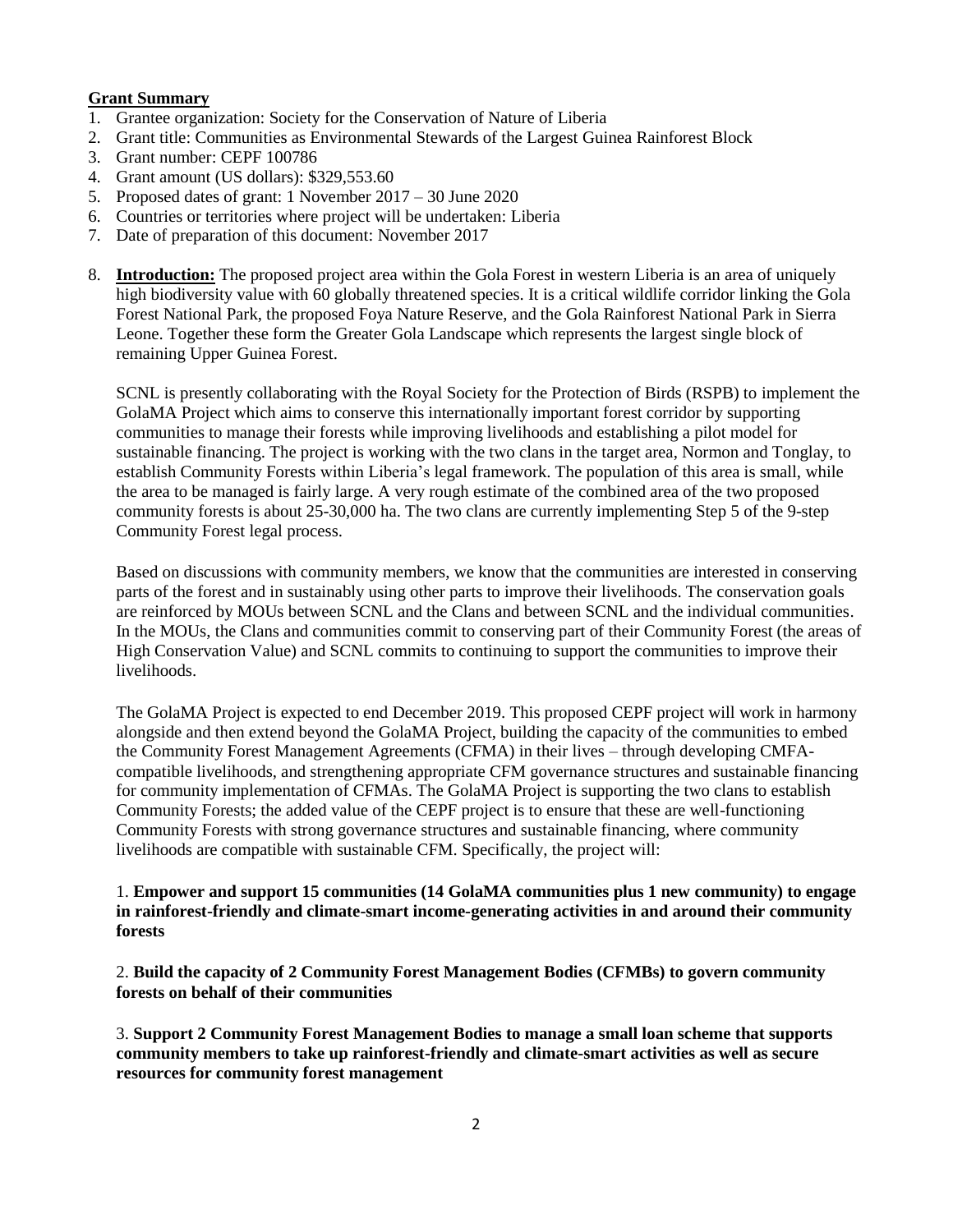## **4. Deepen the capacity of SCNL and the Forestry Development Authority (FDA) to engage communities for biodiversity conservation,**

all within the overall objective of conserving 30,000 ha of a critical wildlife corridor linking three protected areas across Liberia and Sierra Leone, together forming the largest single block of remaining Upper Guinea Forest.

9. **Summary of Previous Stakeholder Engagement Activities:** Given that the GolaMA Project has been operational since April 2014, the previous stakeholder engagement activities relevant to CEPF 100786 are far too numerous to describe here. The following provides an overview of the kinds of activities that have been undertaken thus far:

Engagement activities about the GolaMA and CEPF Projects generally:

- Consultation with local leaders to develop the GolaMA project, particularly with the District Commissioner
- Project launch meetings with local leaders in the project area and with major stakeholders in Monrovia
- Introductory town hall meetings in each project community
- Baseline socio-economic survey carried out with every household in the project area so that project staff could use the opportunity to introduce the project to every household individually
- Bi-annual meetings of the Project Implementation Monitoring Group (PIMG) consisting of local leaders and local government officials to exchange and consult about project activities
- Annual meetings of the Project Steering Committee consisting of senior representatives of the FDA, the Ministry of Lands, Mines and Energy, SCNL, RSPB as well as the Paramount Chief and the County Superintendent, to provide oversight to the projects and approve any changes
- Provision of supplies during the Ebola outbreak
- Meeting of all chiefs in Kongba District to introduce the GolaMA project. The chiefs formally blessed the project at this meeting
- Town hall meetings in various communities to introduce donor representatives and senior staff from RSPB and SCNL
- Consultations with FDA staff about CEPF proposal
- Partnership agreements among all partner organisations and with sub-contractors

Engagement activities about Community Forestry:

- Series of meetings in each project community including town hall meetings to describe community forestry process, participatory mapping with whole community, participatory mapping with women only, meetings to update community on CF progress
- At least 2 workshops annually with different groups of community leaders to learn about and implement different aspects of the community forestry process
- Systematic informal meetings of project staff with individuals and small groups throughout each project community
- Exchange visits of 32 community members to learn about existing Community Forests in Nimba County
- MOU's between SCNL and each clan and between SCNL and each community in which Clans commit to putting aside part of their community forests for conservation and SCNL commits to continue supporting livelihoods activities in the communities

Engagement activities about livelihoods activities:

- Focus group discussions with groups of women about preferred livelihoods activities
- Focus group discussions with groups of men about preferred livelihoods activities
- Town hall meetings to share information about different livelihoods activities
- Focus group discussions following different training activities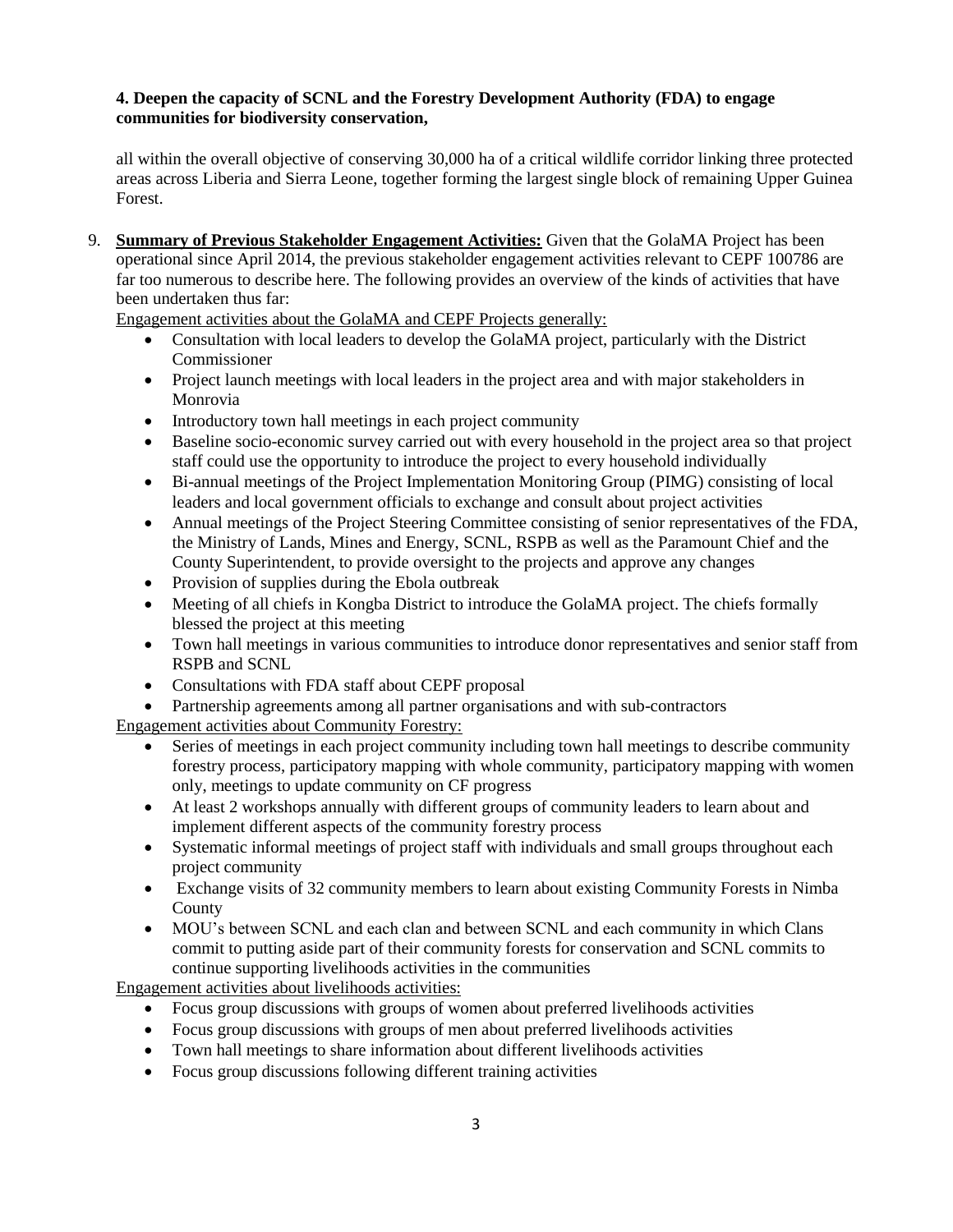- Focus group discussions with hunters and bushmeat traders to consult about the bushmeat trade and preferred alternatives
- Consultative meetings with artisanal miners about possibilities for improving mining methods
- **10. Project Stakeholders:** The key stakeholder groups for CEPF 100786 are:
	- 15 project communities in the Tonglay and Normon Clans, Kongba District, Gbarpolu County
	- Important sub-groups within the communities are Clan and village leaders (chiefs, youth leaders, women leaders); elders; women; youth; farmers; miners; hunters; bushmeat traders
	- Regional FDA staff (Regional Forester for Region 1 and other regional staff)
	- FDA staff from headquarters in Monrovia, especially those from the Conservation and Community sections
	- Regional and HQ staff from the Ministry of Lands, Mines and Energy
	- Regional Ministry of Agriculture Staff
	- Traditional authorities for the project area (Paramount Chief, Acting Paramount Chief, Clan Chiefs)
	- Government authorities for the project area (District Commissioner, County Superintendent, County Statutory Superintendent)
	- Sub-grantees: VADEMCO, Universal Outreach
	- Partner organisations in the implementation of CEPF 100786: RSPB, Gola Rainforest Conservation LG
	- Community Forestry Working Group, an FDA-led working group
- 11. **Stakeholder Engagement Program:** SCNL's approach to stakeholder engagement in the GolaMA and CEPF 100876 projects is to integrate stakeholder engagement with all other activities. There is therefore no stand-alone stakeholder engagement programme but all activities include stakeholder engagement. There are several goals of the stakeholder engagement:
	- Ensure the long-term success of the project and project activities through the active support of all stakeholders.
	- Ensure that all activities are designed to reflect the reality of the situation in the project area and contribute to meeting the objectives of community members.
	- Particularly for the establishment of the Community Forests, ensure that there is general consensus within the Clans for each decision that needs to be made throughout the process.
	- Ensure that all stakeholders have a good understanding of the project and what it is trying to achieve so that they can make informed decisions with respect to activities supported by the project.

Multiple methods will be used for all stakeholder engagement and will vary from one activity to another. The example of demonstration swamp rice farms carried out by the GolaMA Project can serve as an example to illustrate this:

- Community interest in swamp rice farming was established through responses on the baseline socioeconomic survey; focus group discussions about livelihoods activities with men and women separately; discussions about livelihoods activities at PIMG meetings; informal discussions with community members
- Community members were informed about the possibility of establishing a demonstration site through town hall meetings; informal discussions with community members
- Participation in the activity was formalised in a written agreement with SCNL outlining the responsibilities of community members and SCNL
- Throughout the process of establishing the demonstration sites, relevant traditional authorities were kept up-to-date about progress through discussions with project staff
- Feedback from the participants was obtained through focus group discussions
- At harvest time, the results of planting swamp rice were shared through visits to the demonstration sites by interested community members, including members of the PIMG; interviews with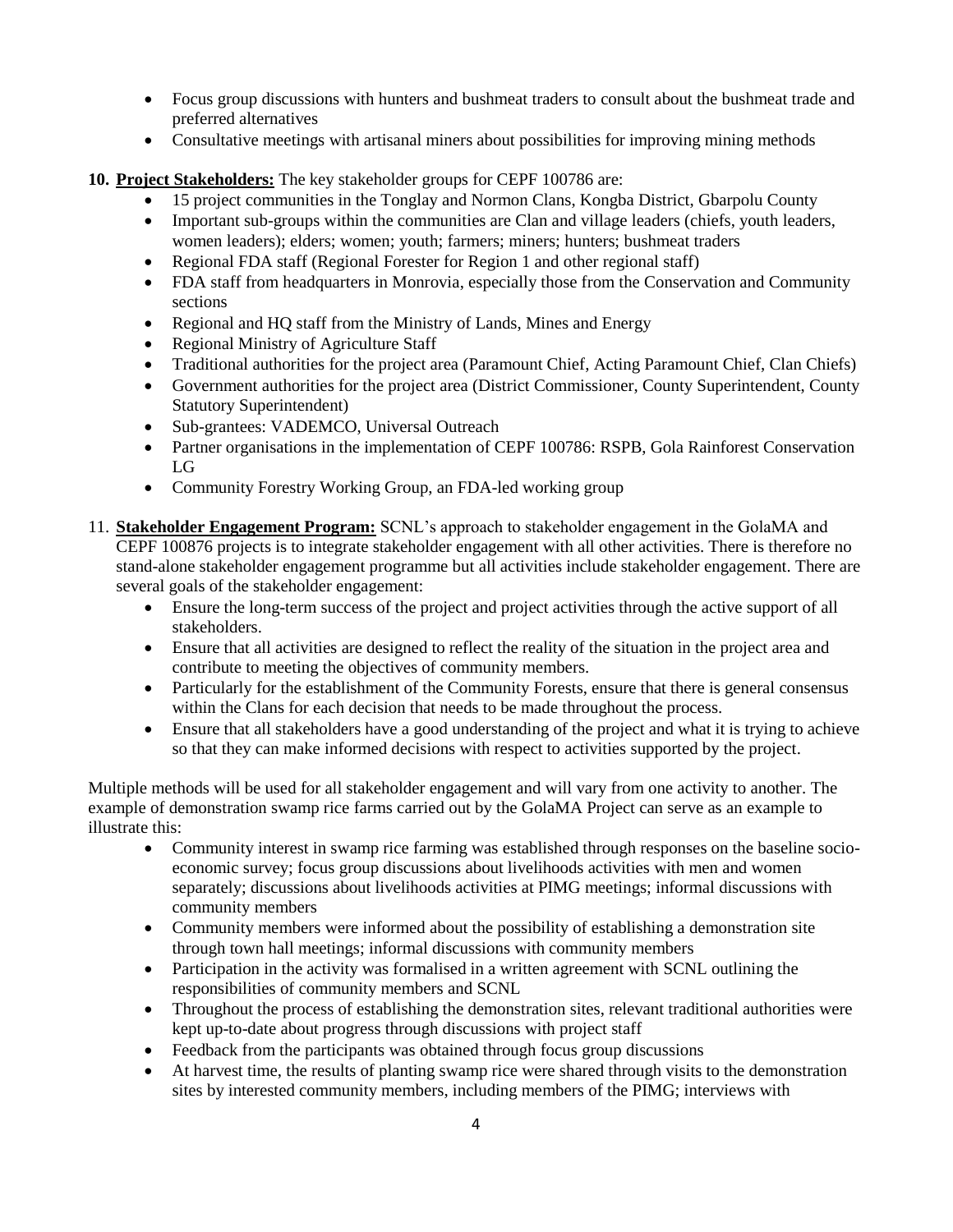participants on community radio; posting photos of the rice fields on bulletin boards in each community

- Senior stakeholders are aware of the results of the demonstration sites through updates given at meetings of the PSC and PIMG; circulation of project reports to PSC and PIMG members
- **12. Consultation methods:** As noted above, multiple methods will be used for stakeholder engagement and will vary according to activity and stakeholder group. Consultation with stakeholders will take place throughout the life of the project and consultation methods will again vary according to activity and stakeholder group. The consultation methods that have been used previously and which we expect to continue to use in the future include:
	- Town hall meetings with the whole community or particular sub-groups (e.g. women, miners)
	- Surveys/questionnaires e.g. questionnaire for participants in a training activity, before and after the activity
	- Focus group discussions with specific groups e.g. groups of women to discuss livelihoods activities
	- Town hall meetings that include participatory methods such as participatory mapping
	- Discussions at meetings of stakeholders such as the PIMG or PSC
	- Informal discussions with community members
	- Key informant interviews e.g. interviews with some individual hunters
	- Workshops e.g. a workshop with community leaders to discuss possible boundaries for the Community Forests
	- Exchange visits e.g. to the swamp rice demonstration sites
	- Suggestion boxes installed beside the project bulletin boards
- 13. **Other Engagement Activities:** In a very real sense, all of the community-based activities in CEPF 100786 are engagement activities. As noted above, SCNL has signed MOUs with the two Clans and with all individual communities in which the Clans and communities commit to conserving part of their Community Forest (the areas of High Conservation Value) and SCNL commits to continuing to support the communities to improve their livelihoods. CEPF 100876 enables SCNL to honour this commitment, thereby engaging the communities in this conservation work, as well as to provide training to the Community Forest Management Bodies, developing their capacity to effectively govern the Community Forests on behalf of the communities. Specific activities include:
	- rainforest friendly livelihoods activities including beekeeping, cocoa production, oil palm production, intensification of groundnut and rice production
	- training for a small loan programme
	- training to effectively manage the Community Forests
- 14. **Timetable:** As noted above, stakeholder engagement is integral to all project activities and all project activities incorporate stakeholder engagement. Therefore the schedule for stakeholder engagement is really the same as the schedule for the whole project. Some upcoming key activities to note include:
	- Discussion of CEPF 100786 with PIMG: 1 November, Kongbor
	- Future PIMG meetings: April, November 2018; April, November 2019; April 2020
	- Discussion of CEPF 100786 with PSC: 21 November, Monrovia
	- Future PSC meeting: Nov/Dec 2018; Nov/Dec 2019
	- Town hall meeting with Camp Alpha (new community) to introduce the project:  $1<sup>st</sup>$  week of December, Camp Alpha
	- Baseline survey and focus group discussions in Camp Alpha: Jan. and Feb. 2018, Camp Alpha
	- Demarcation of Community Forest boundaries:  $2^{nd}$  week of December 2017; Tonglay and Normon Community Forests
	- Election of Community Forest governance structures and associated training: Jan-March 2018, Kongbor and Normon